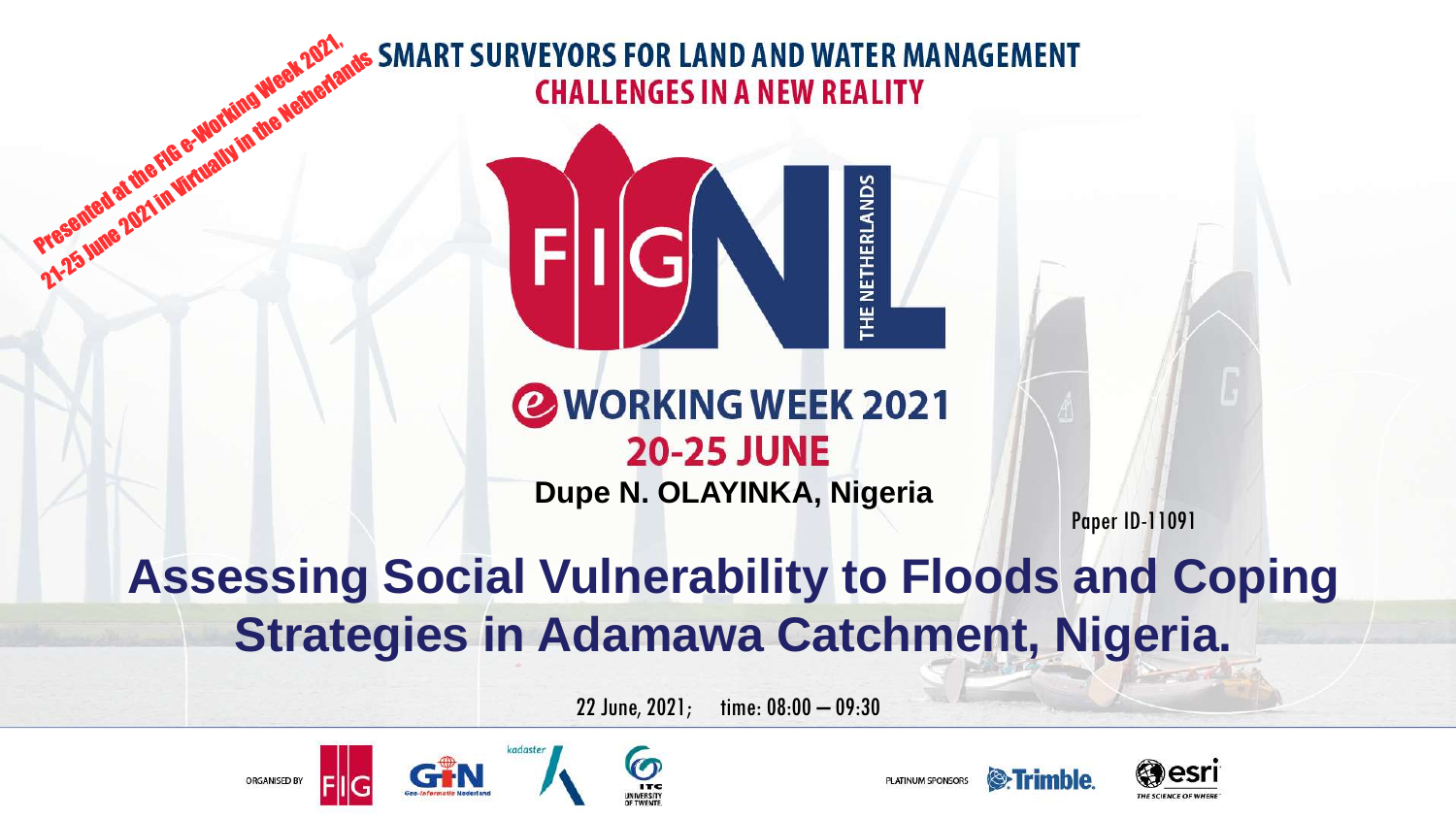



- **Flooding is a well-known seasonal problem in Adamawa catchment which usually exposes the people to different risks. More communities are becoming more vulnerable in recent times.**
- **Destructive impacts of flooding**
	- **Disruption of Farming activities**
	- **Loss of lives and properties**
	- **Displacement of residents**
- **The concept of vulnerability is very important when it comes to issues of flooding and quantification of their impact on man and the environment.**







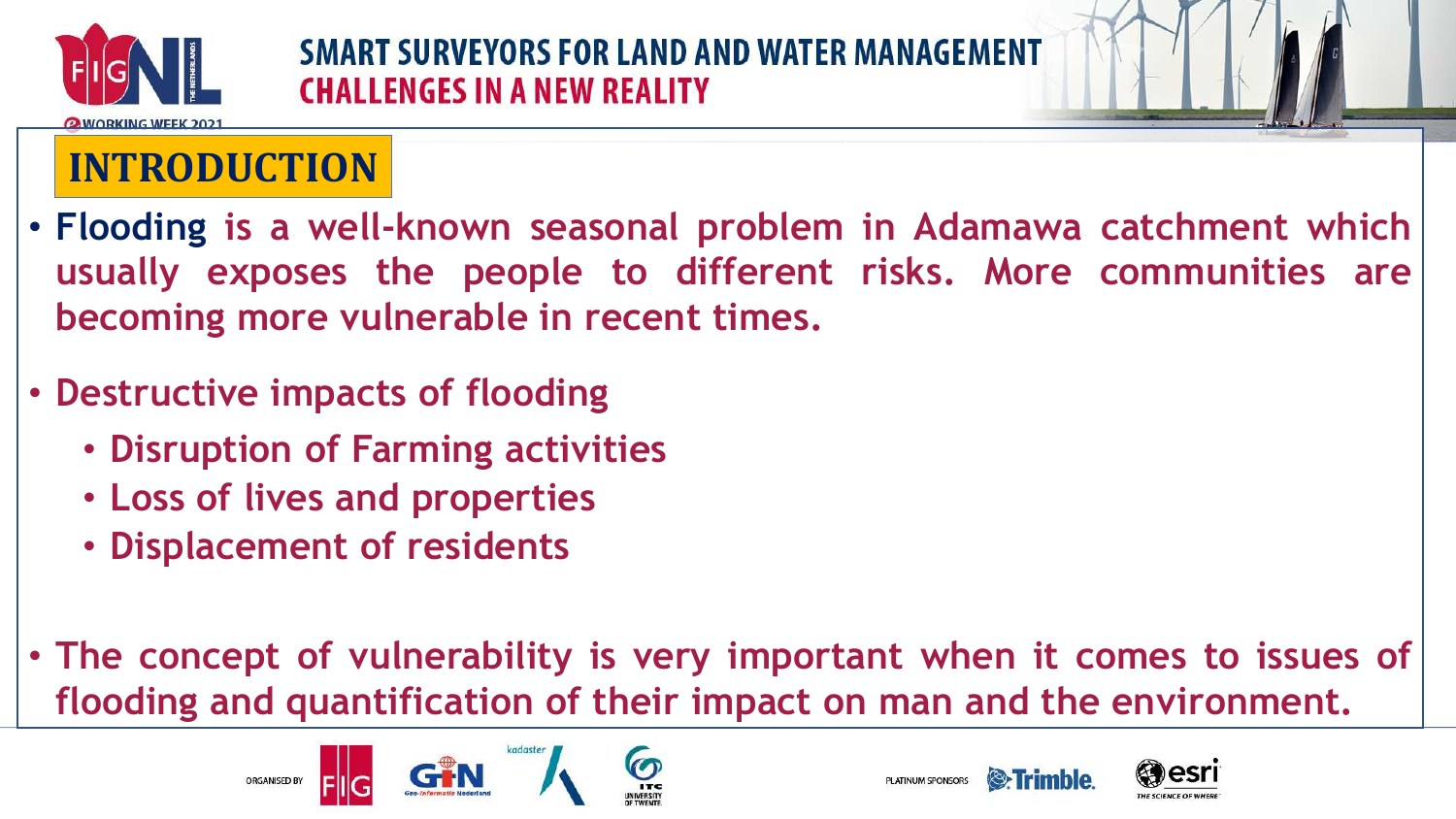

• **This study assesses social vulnerability**

**to flooding and coping strategies adopted by the human dwellers in the Adamawa catchment.**

• **Participatory Vulnerability Approach (PVA) is used to assess the human dimensions involved in investigating flood vulnerability and coping strategies;**

**data from emergency records**







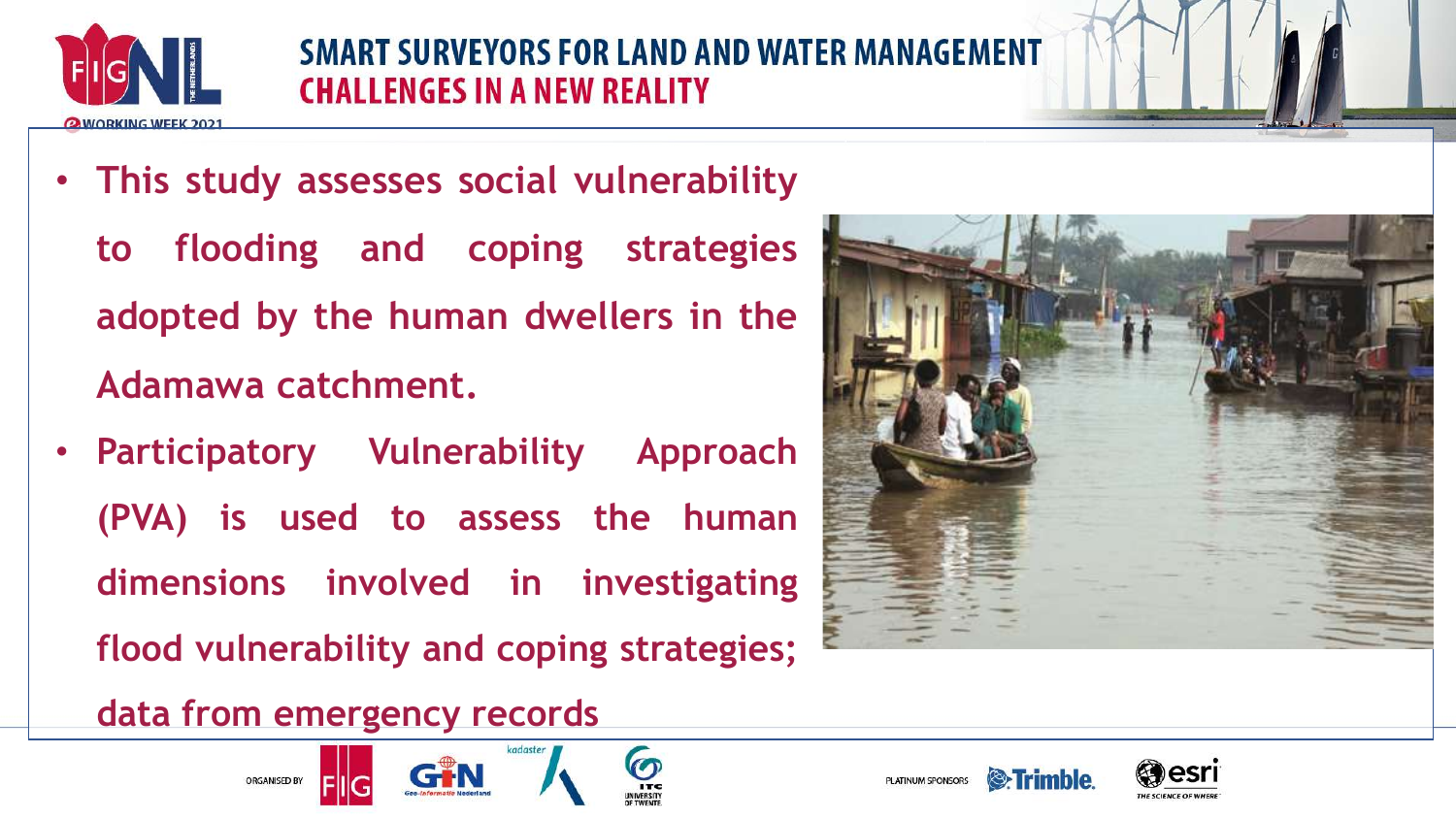



**&**Trimble

THE SCIENCE OF WHER





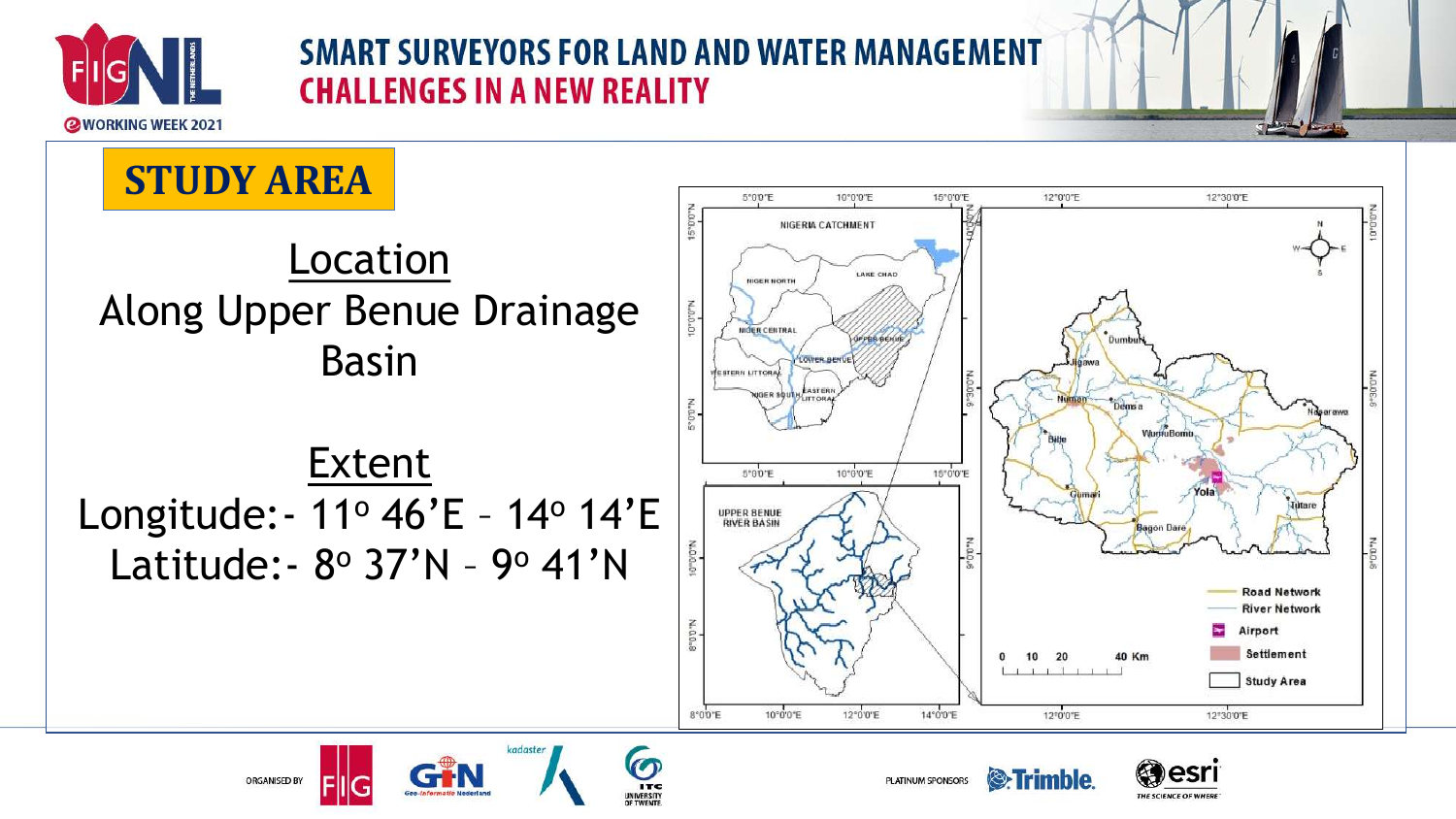



<sup>®</sup>Trimble.

THE SCIENCE OF WHE





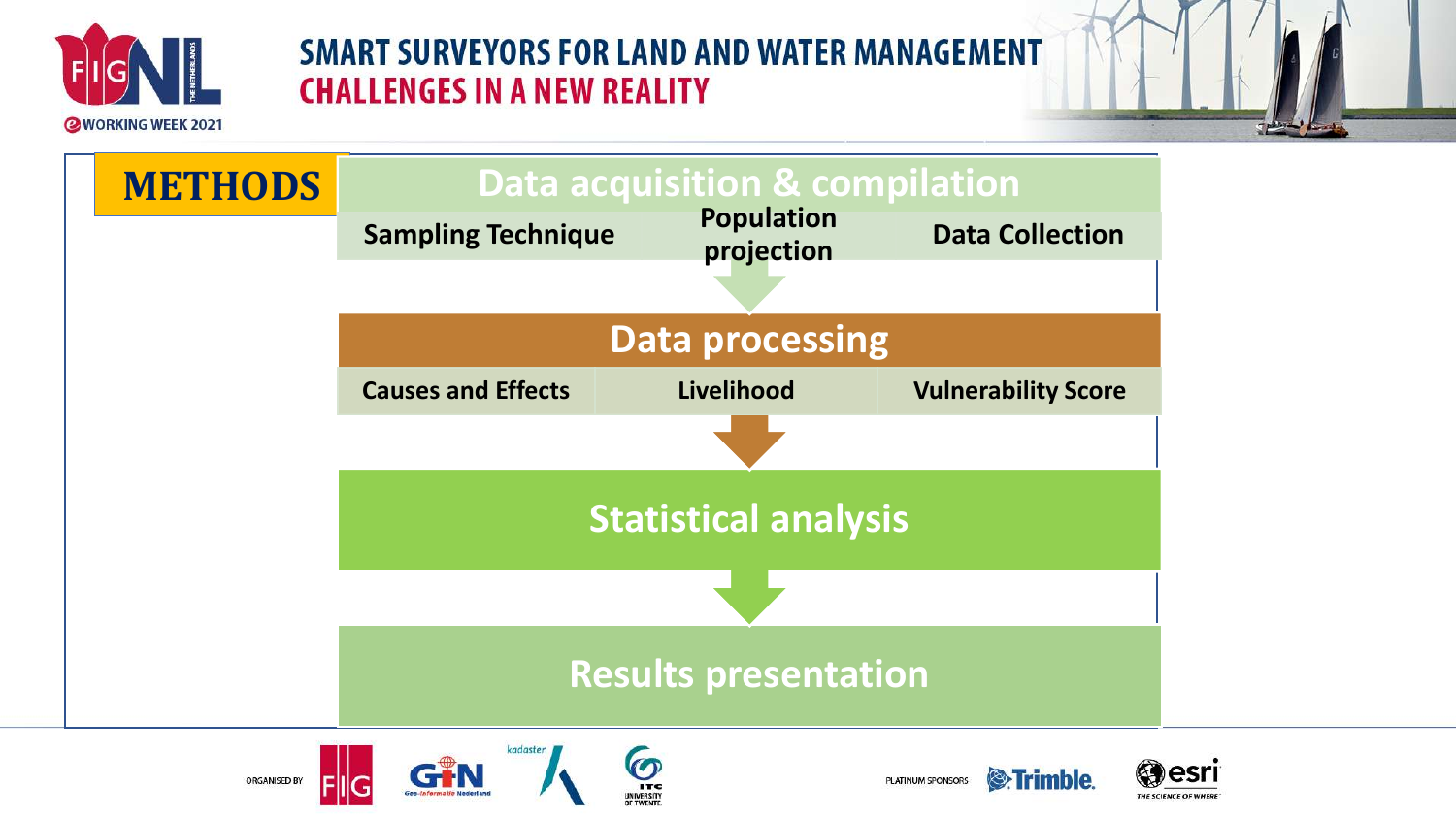

## **SAMPLING TECHNIQUE**

**ORGANISED BY** 

- **A structured questionnaire was used as the instrument for data collection using a stratified and systematic sampling technique.**
- **The investigated area was stratified into seven areas**
- **Quadrants was imposed to give five zones for good spatial spread with 237,457 households**



**& Trimhle** 

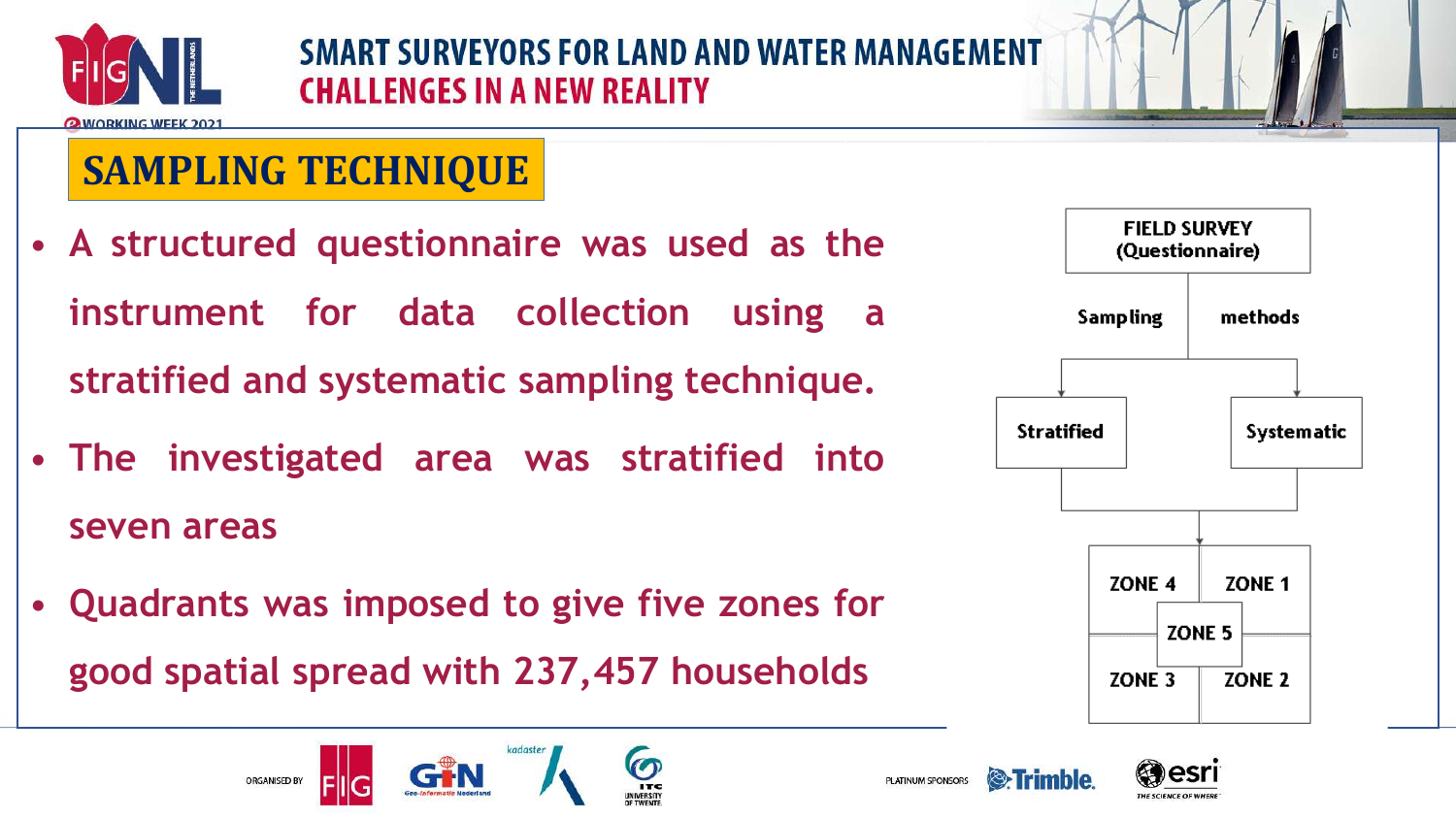



| <b>S/N</b>              | <b>Area</b>       | <b>Number of</b>  | No. of                | <b>Percentage</b> |
|-------------------------|-------------------|-------------------|-----------------------|-------------------|
|                         |                   | <b>Households</b> | <b>Questionnaires</b> | (%)               |
|                         | <b>Demsa</b>      | 37,498            | 67                    | 15.8              |
| $\overline{2}$          | <b>Fufore</b>     | 44,025            | 79                    | 18.6              |
| $\boldsymbol{3}$        | <b>Gombi</b>      | 29,062            | 52                    | 12.2              |
| $\overline{\mathbf{4}}$ | <b>Lamurde</b>    | 19,604            | 35                    | 8.2               |
| 5                       | <b>Numan</b>      | 24,062            | 43                    | 10.1              |
| $6\phantom{1}6$         | <b>Yola North</b> | 41,968            | 75                    | 17.7              |
| $\overline{\mathbf{7}}$ | <b>Yola South</b> | 41,238            | 74                    | 17.4              |
| <b>Total</b>            |                   | 237,457           | 425                   | 100               |

Ranking according to number of households





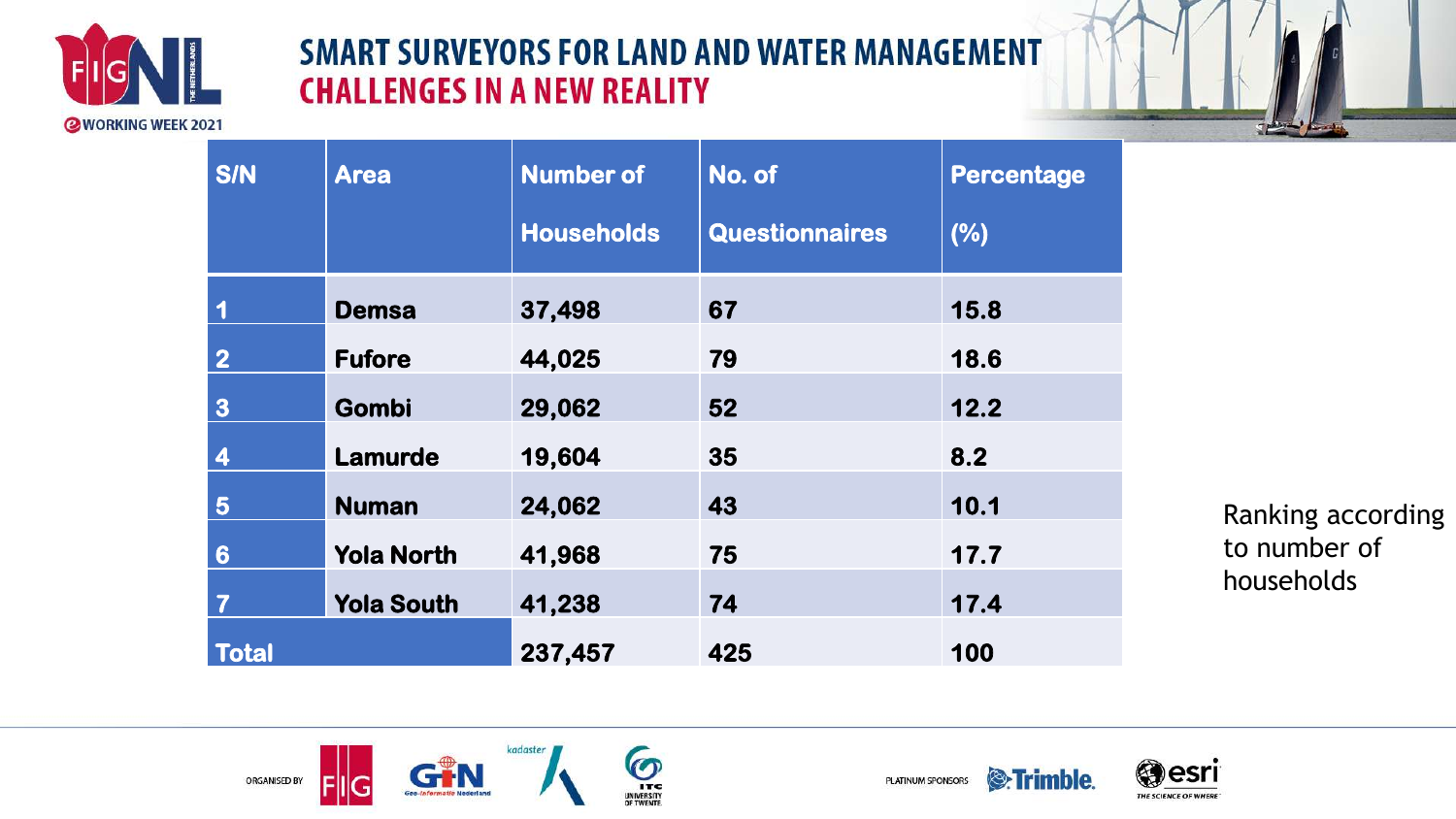

#### **OWORKING WEEK 202**

## **DATA COLLECTION**

- **A total of 425 questionnaires were administered to members of the communities.**
- **The questionnaire was designed to retrieve:**
	- o **Demographic,**
	- o **socio-economic, and**

ORGANISED BY

o **livelihood data**

# **DATA ANALYSIS**

- makes • This study **of use** descriptive statistical tools **of** frequency counts and percentages
- The final vulnerability scores (VS) were computed using
- $VS = (Frequency +$

PLATINUM SPONSORS

Area of Impact)x Magnitude)





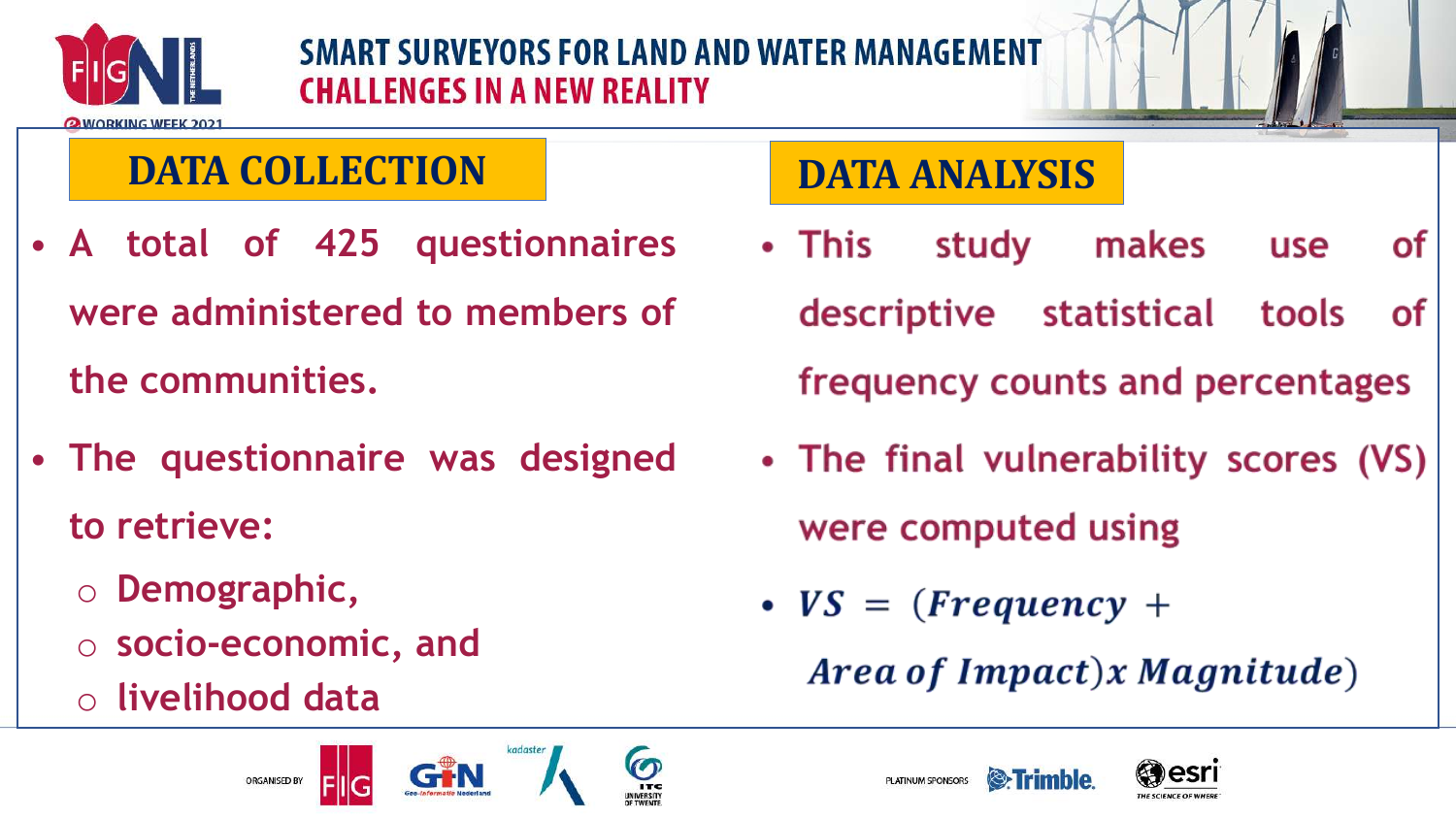

**OWORKING WEEK 2021** 

## **RESULTS**











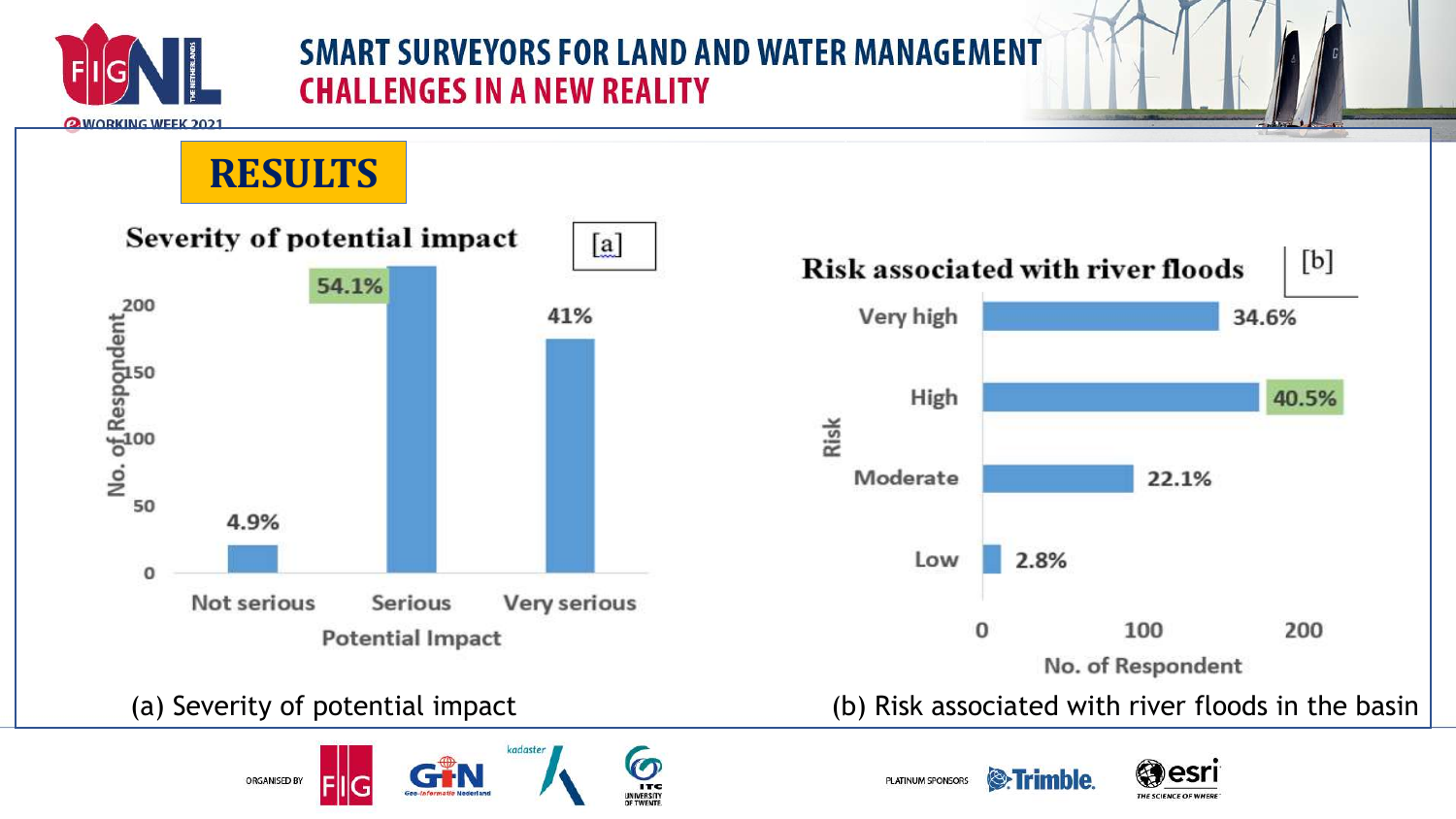



| Group                 | <b>Frequency</b> | <b>Percentage (%)</b> | <b>Cumulative Percentage (%)</b> |
|-----------------------|------------------|-----------------------|----------------------------------|
| <b>Rural dwellers</b> | 217              | 51.10                 | 51.10                            |
| <b>Urban dwellers</b> | 15               | 3.50                  | 54.60                            |
| <b>Farmers</b>        | 102              | 24.00                 | 78.60                            |
| Traders               | 18               | 4.20                  | 82.80                            |
| Fishermen             | 73               | 17.20                 | 100.00                           |
| Total                 | 425              | 100.00                |                                  |

People mostly at risk of flood hazards





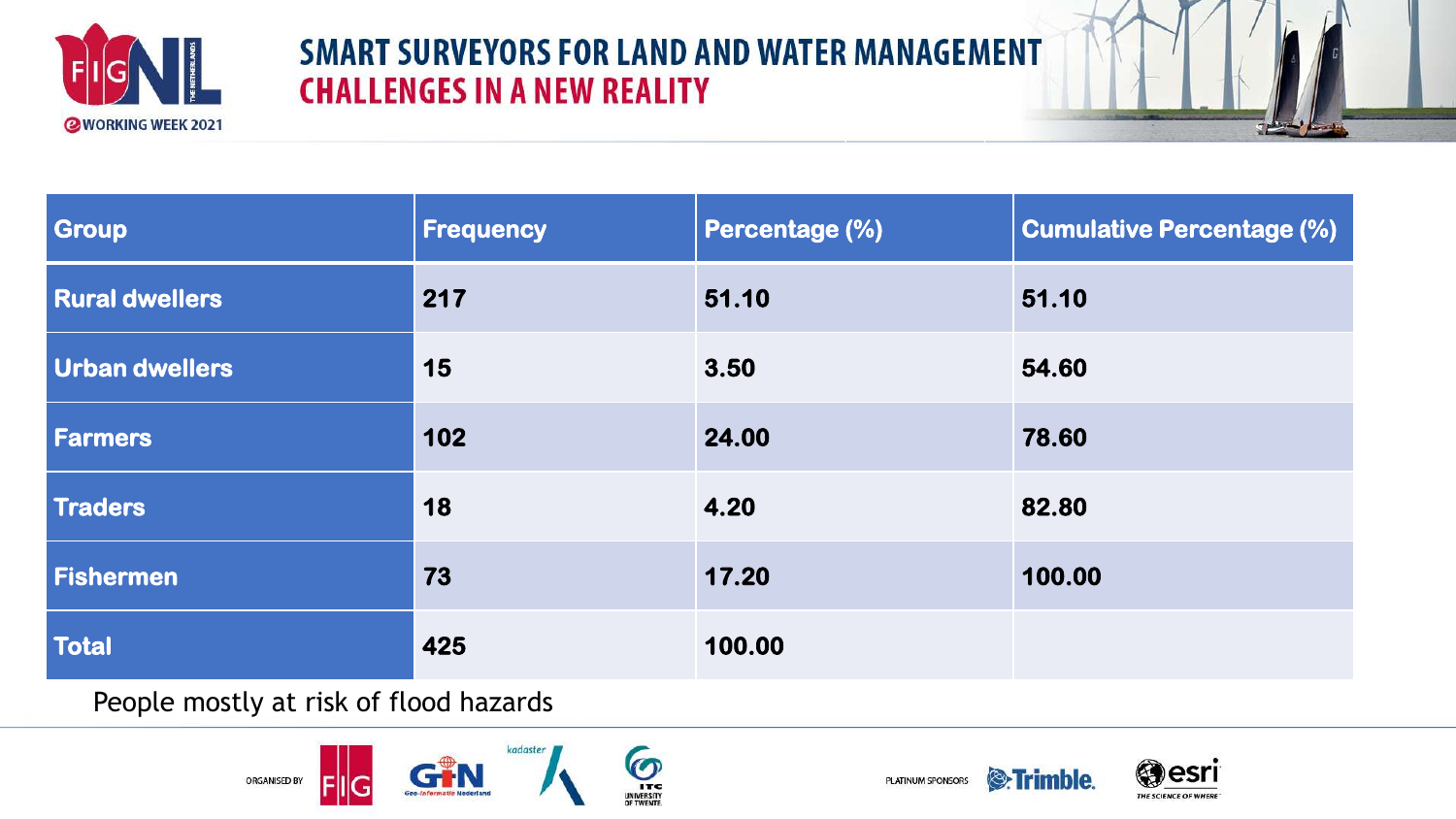



| <b>Causes of flood problem in Adamawa</b> | <b>No. of Respondents</b> | Percentage (%) |
|-------------------------------------------|---------------------------|----------------|
| <b>Heavy rain</b>                         | 109                       | 25.60          |
| Release of water from dam                 | 171                       | 40.20          |
| Impervious surfaces                       | 64                        | 15.10          |
| <b>Channel blockage</b>                   | 81                        | 19.10          |
| <b>Total</b>                              | 425                       | 100.00         |

Causes of floods

kadaster ORGANISED BY





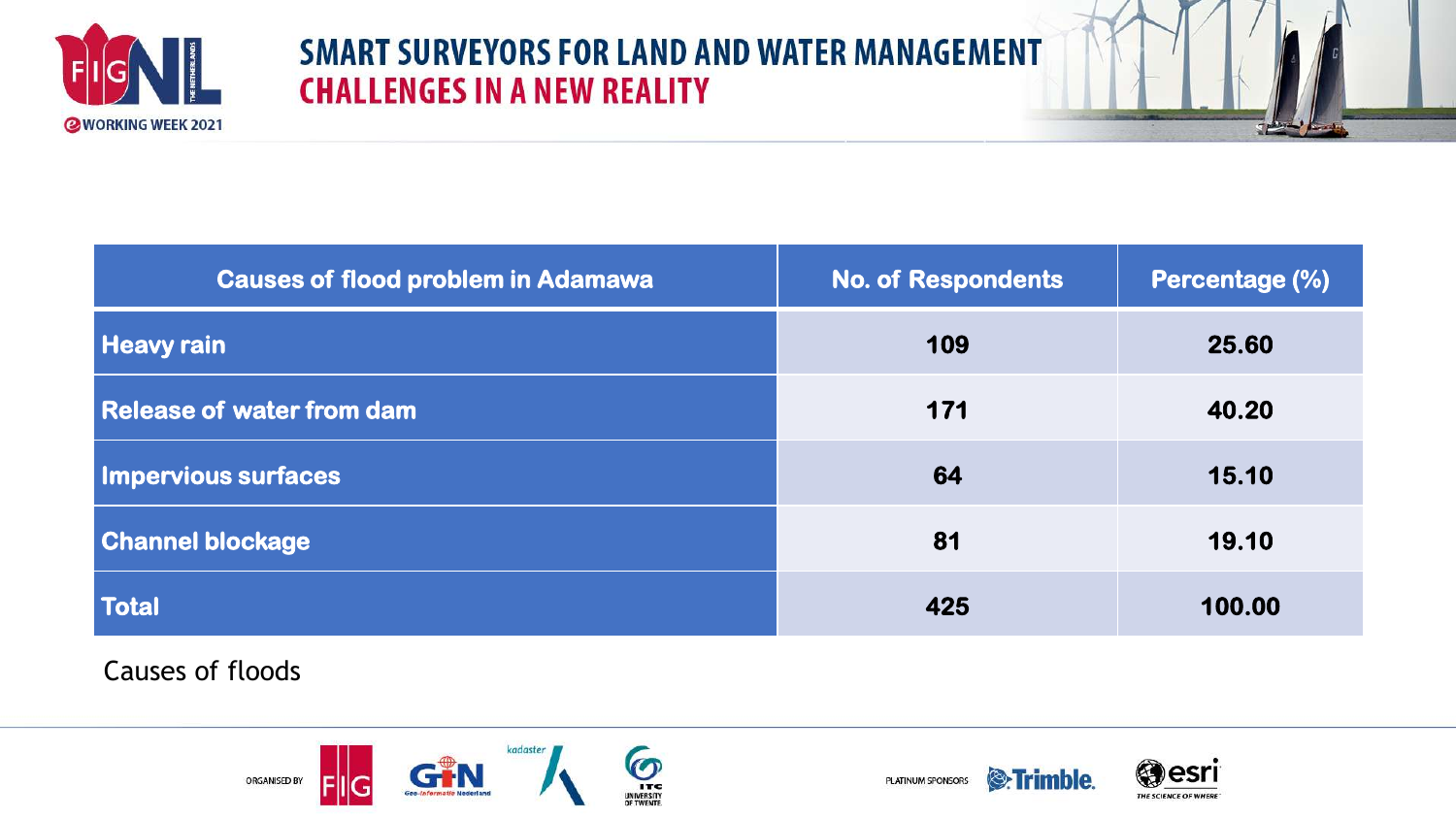

**OWORKING WEEK 2021** 



 $\Omega$ 

**ITC** UNIVERSITY





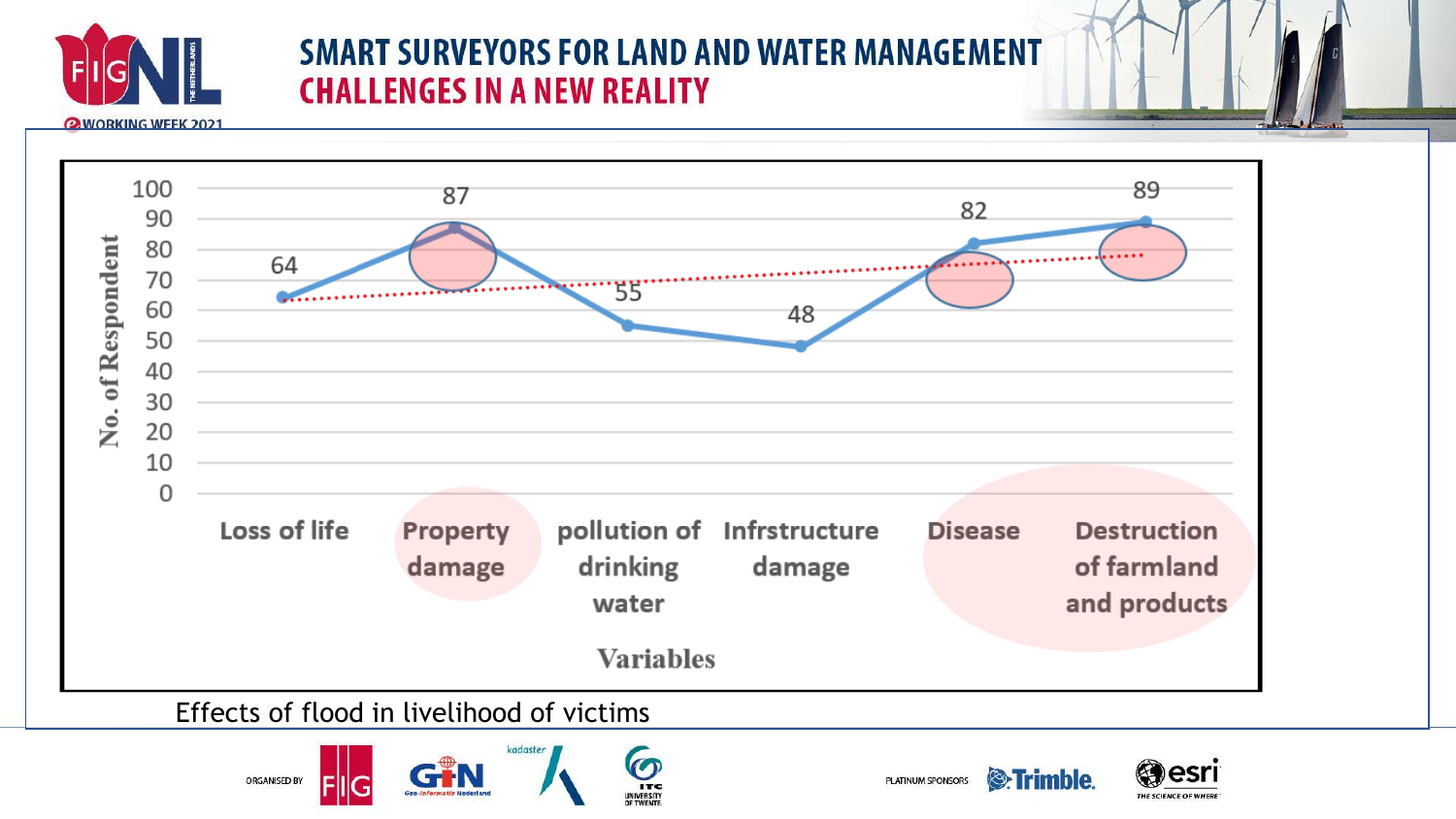

**OWORKING WEEK 2021** 



Livelihood pattern of people living with floods





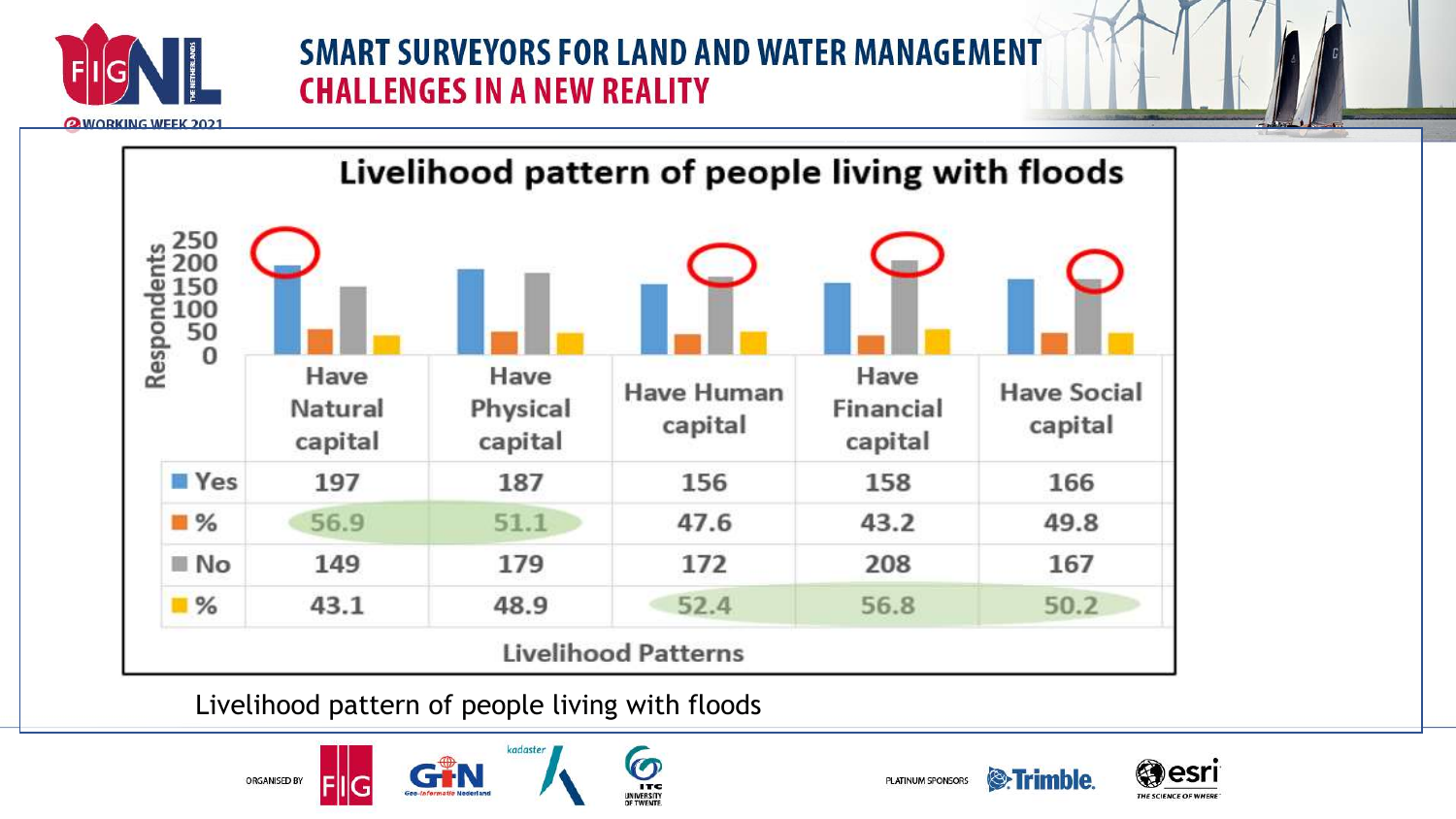

la.

Degree to which natural resources are affected by

flood







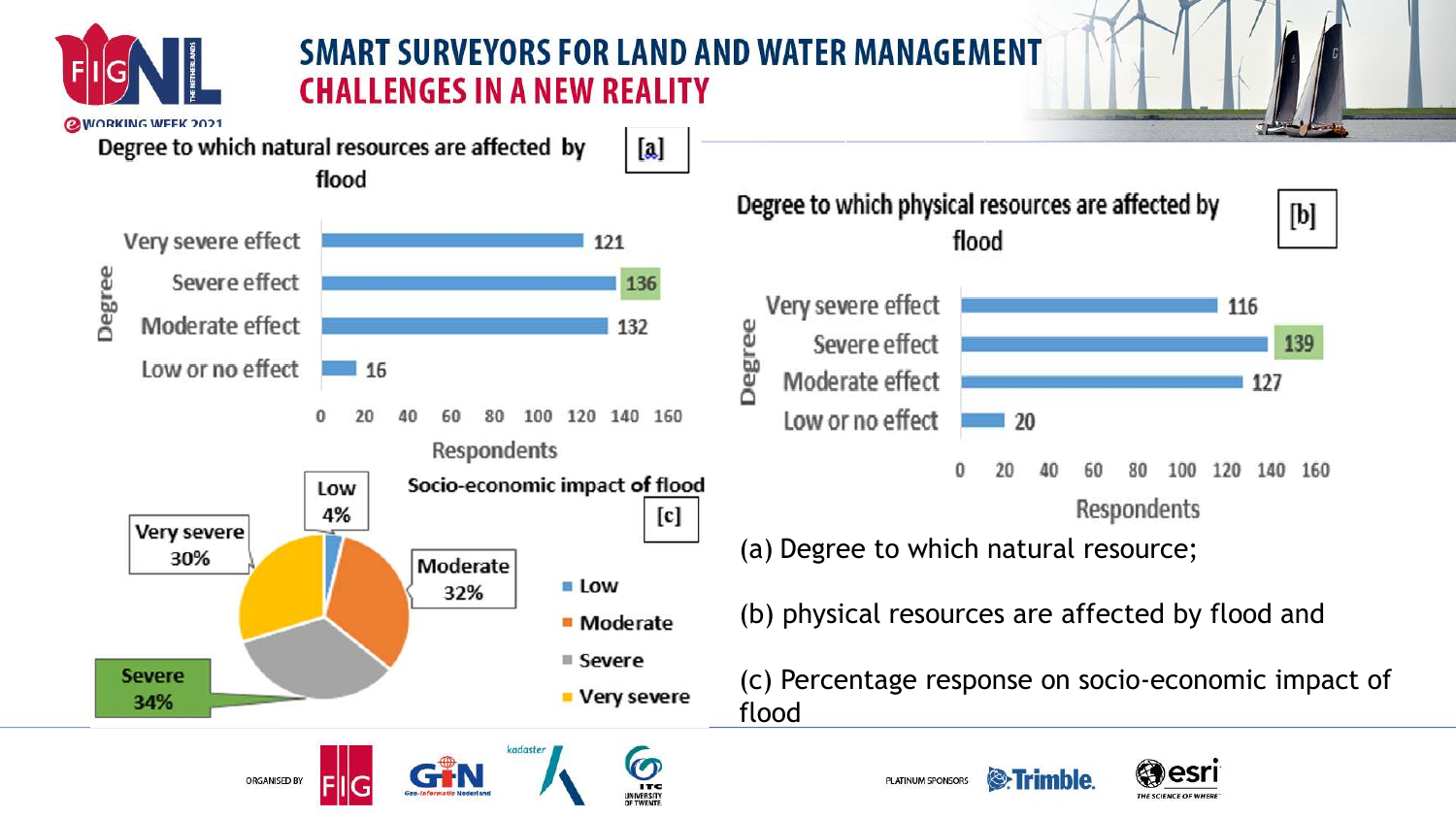

- **The results show that rural dwellers are mostly at risk of flood hazard.**
- **The vulnerability score revealed that the agricultural sector is the most vulnerable with 32.8% for both cultivated and irrigated land.**
- **Biodiversity and forests are the least vulnerable sectors with 3.3% each.**
- **Analysis of livelihood patterns of people living with flood shows evidence of the presence of natural capital (56.9%).**





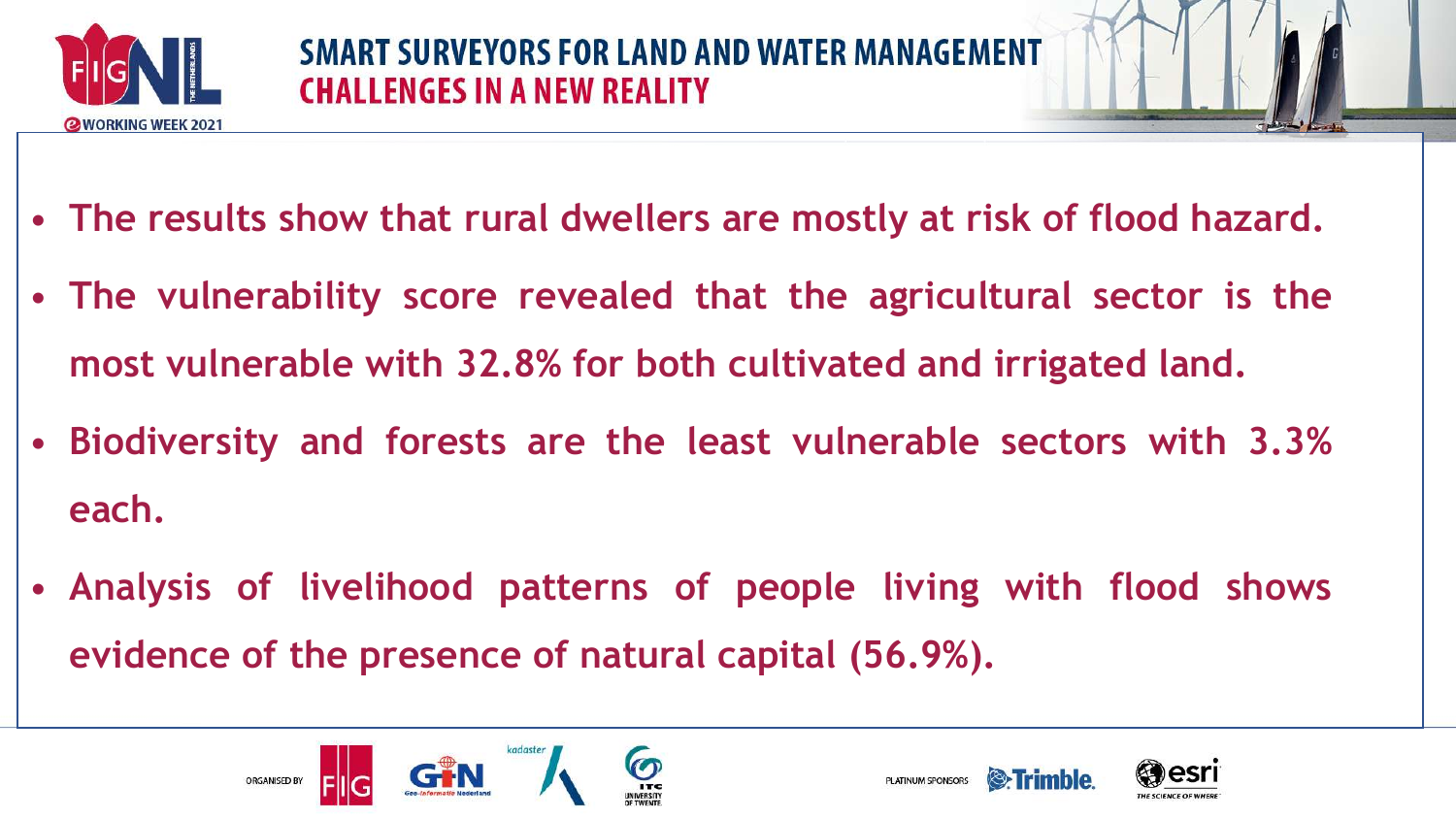



- **Findings on the socio-economic impact of flood based on degree of physical and natural resources affected show severe effect (34%).**
- **The capacity to cope with floods were mainly between self-support and government support.**
- **Analysis of livelihood resources available to cope with flood impact shows that all the resources were of medium availability;**

**PLATINUM SPONSORS** 

- **Economic (39.5%)**
- **Human capital (38.1%),**

**ORGANISED BY** 

– **Social and institutional capacity (33.2%).**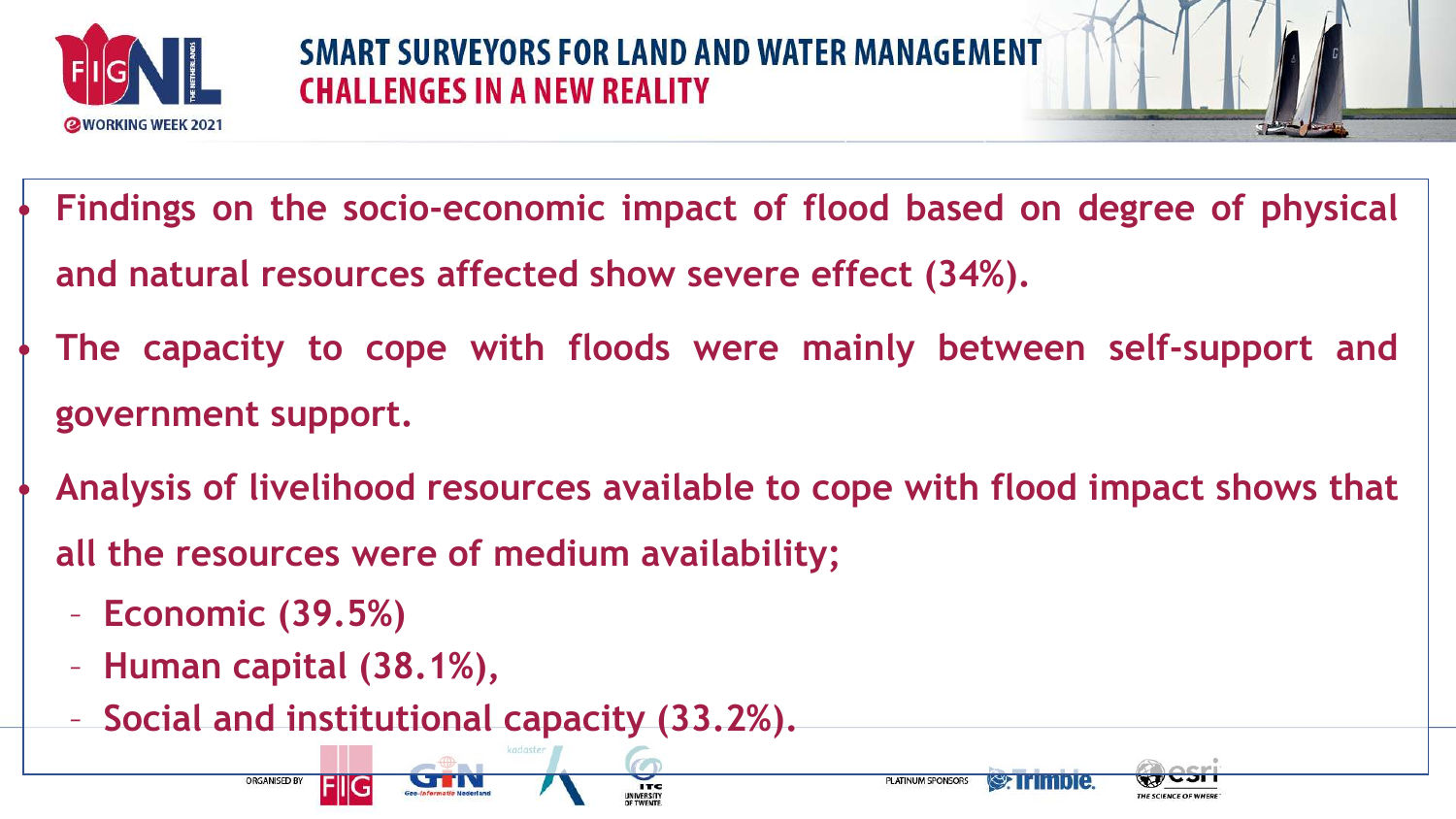

## **CONCLUSION**

**These findings contribute to the body of knowledge on flood vulnerability in Nigeria and provides crucial insights to government and stakeholders in adopting a holistic strategy to tackle the flood hazard. An additional recommendation is for the government to adopt citizen-centred and public participatory approaches in the planning and implementation of disaster management projects to ensure their continued sustainability.**